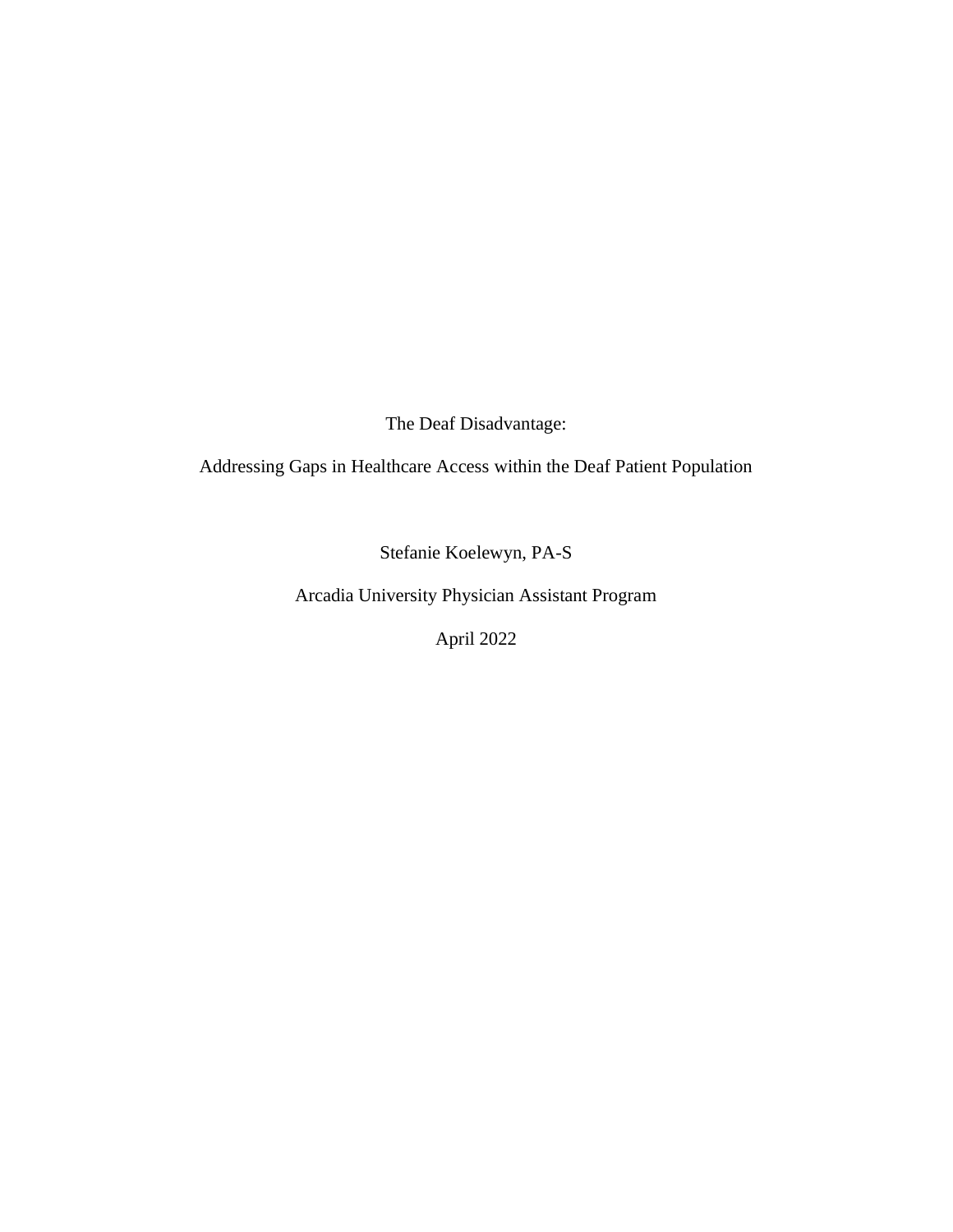# **The Deaf and Hard-of-Hearing Patient Population**

For years, disadvantaged populations have been at the forefront of efforts to rectify gaps in healthcare access. The main drawback with these deliberations is that they fail to differentiate the needs of the many within the whole. We tend to group disadvantaged populations together as though they can all be tailored to with the same solution. It is vital to acknowledge the varying needs required by each subgroup to establish equal access within the healthcare field. One of these subgroups is the Deaf and hard-of-hearing (HH) population. This accounts for around 11 million US individuals that report a hearing disability with an estimated 1 million being functionally Deaf.<sup>1,2</sup> The greatest predictors of poor health outcomes in this community are barriers in communication, health literacy, and health education.<sup>3</sup> Because of these deficits in access, Deaf and HH patients are more frequently seen to struggle with obesity, intimate partner violence, and mental health issues.<sup>4,5</sup> By uncovering the challenges and obstacles faced by this specific patient population, the healthcare field can better tailor its efforts to achieve equity for Deaf and HH individuals.

# **Incidental Learning**

An estimate from the National Institute on Deafness and Other Communication Disorders reports that 90% of Deaf children are born into hearing families. <sup>6</sup> Because Deaf and HH children are often raised and immersed in a hearing world, they fail to benefit from the incidental learning that their hearing counterparts tend to take for granted. Incidental learning refers to the passive acquisition of information that is achieved through casual conversation with family and friends.<sup>4,7</sup> This is often referred to as the "dinner table syndrome" and is experienced by Deaf/HH individuals in a variety of ways. They may miss large chunks of conversation which leads to confusion and frustration. They may then ask for clarification on said missed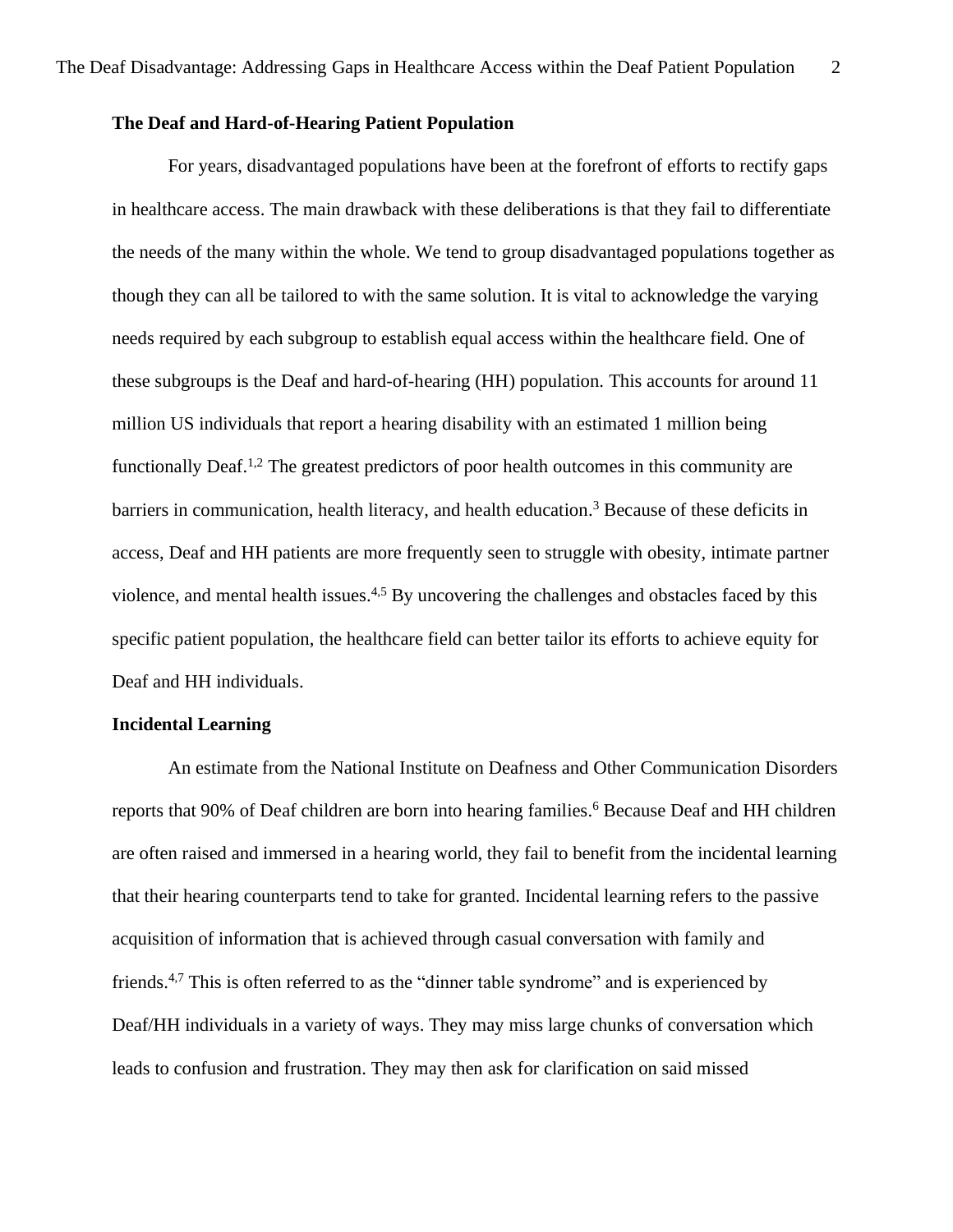information and family or peers will fail to take the time to reiterate ideas or expand on gaps in the individuals' understanding. <sup>8</sup> Regardless of the manner in which they encounter this, it is commonplace for Deaf/HH individuals to experience this deficit in socialization. Without this natural absorption of knowledge, Deaf individuals miss out on vital familial medical history and fail to create a foundation of health awareness. In contrast, their hearing peers have "greater social access…[and] redundant access to multiple alternative sources of common health information" leading to a greater advantage of naturally obtained knowledge that will shape their future health outcomes. 5

Having proper access to medical topics that are presented in conversations throughout the home has a significant impact on one's general health knowledge. In a study performed with Deaf high school students from New York, researchers found that those who were included and engaged in health-related discussions at home had a greater likelihood of demonstrating cardiovascular knowledge. <sup>9</sup> Without proper channels to learn and socialize regarding medical information, Deaf children become Deaf adolescents and on to Deaf adults lacking basic knowledge of how to care for their health. This leads to significant gaps in health literacy which Deaf/HH individuals have the burden of compensating for later in life.

#### **Health Literacy**

In recent years, health literacy has come to light as a significant barrier to medical access and improved health outcomes. Health literacy is divided into three main delineations. Functional health literacy refers to the application of one's literacy skills to obtain materials and information related to his or her health. Interactive health literacy involves the utilization of one's communication skills to acquire new and ever-changing health information from social interactions. Critical health literacy then relies on one's evaluation and discernment skills to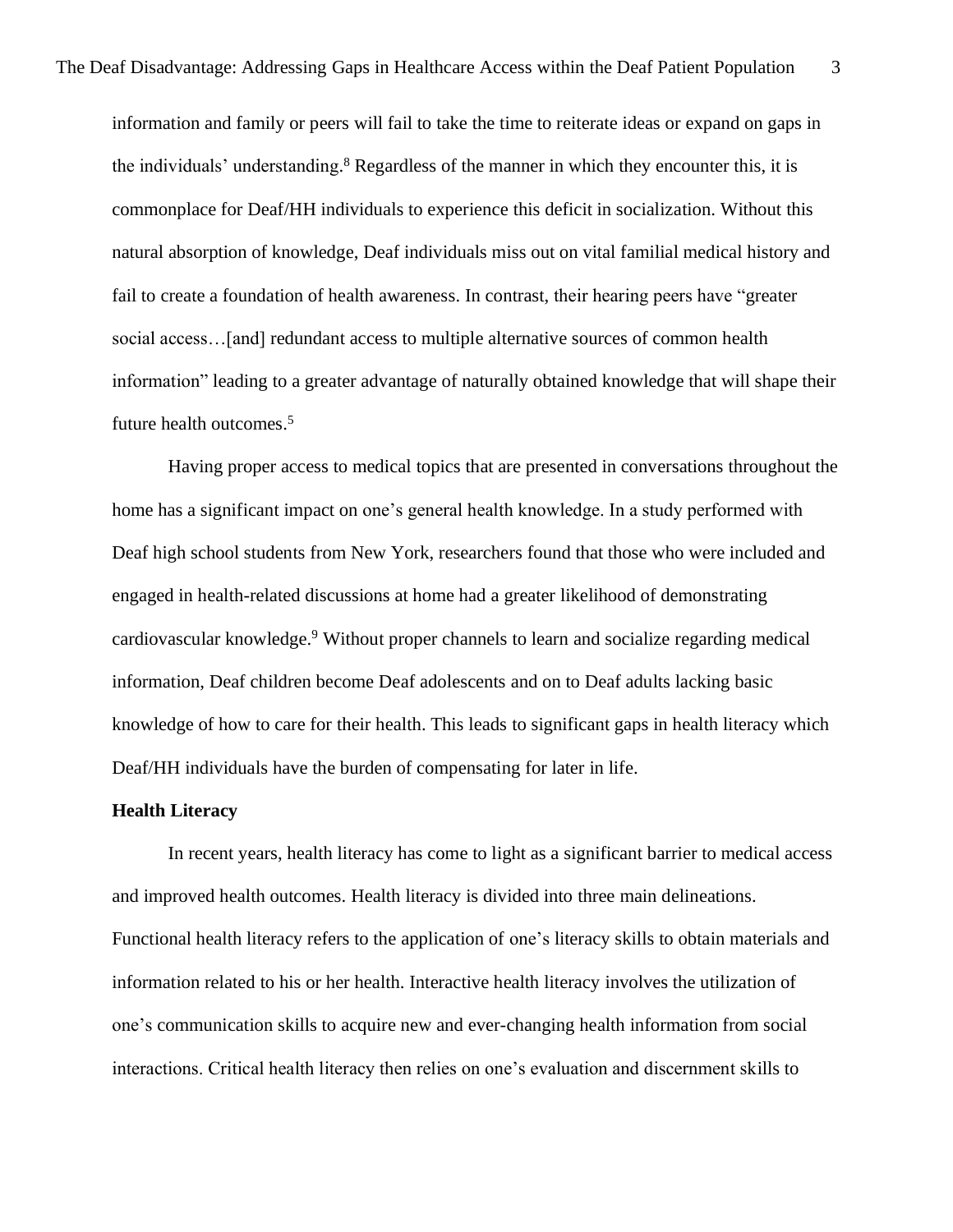apply this acquired knowledge to his/her own life.<sup>5,9</sup> In a systematic review of 96 studies, it was determined that "low health literacy was consistently associated with more hospitalizations, greater use of emergency care, lower receipt of mammography screening and influenza vaccine, poorer ability to demonstrate taking medications appropriately, [and] poorer ability to interpret labels and health messages."<sup>10</sup>

Deaf and HH individuals face challenges at every level of health literacy. In a study that further evaluated these inequalities, researchers designed their own assessment which controlled for discrepancies in functional health literacy. This allowed the examiners to evaluate Deaf/HH participants' lack of understanding of the health content rather than that of the English language. Despite correcting for this confounding variable, results still pointed to significant "disparities between Deaf/HH and hearing adolescents on general health literacy."<sup>5</sup> This obstacle, in addition to those faced at each step of the healthcare experience, place Deaf/HH patients at an amplified disadvantage in health outcomes compared to other limited English proficiency (LEP) populations facing similar issues with language and communication. <sup>7</sup> Most patient populations that do not employ English as their primary language still have family, peers, and a community that can rectify the discrepancies in health knowledge through socialization. Unfortunately, a large majority of Deaf and HH individuals are not afforded this same advantage and continue to build their personal health experience on an extremely rocky foundation.

# **Access Within the Healthcare Setting**

While Deaf and HH individuals face significant and consistent barriers within the home, they continue to experience disparities when interacting in healthcare settings. Language barriers within the healthcare field are commonly associated with decreased patient compliance, increased medical costs, and poorer outcomes overall. <sup>11</sup> There are multiple ways a medical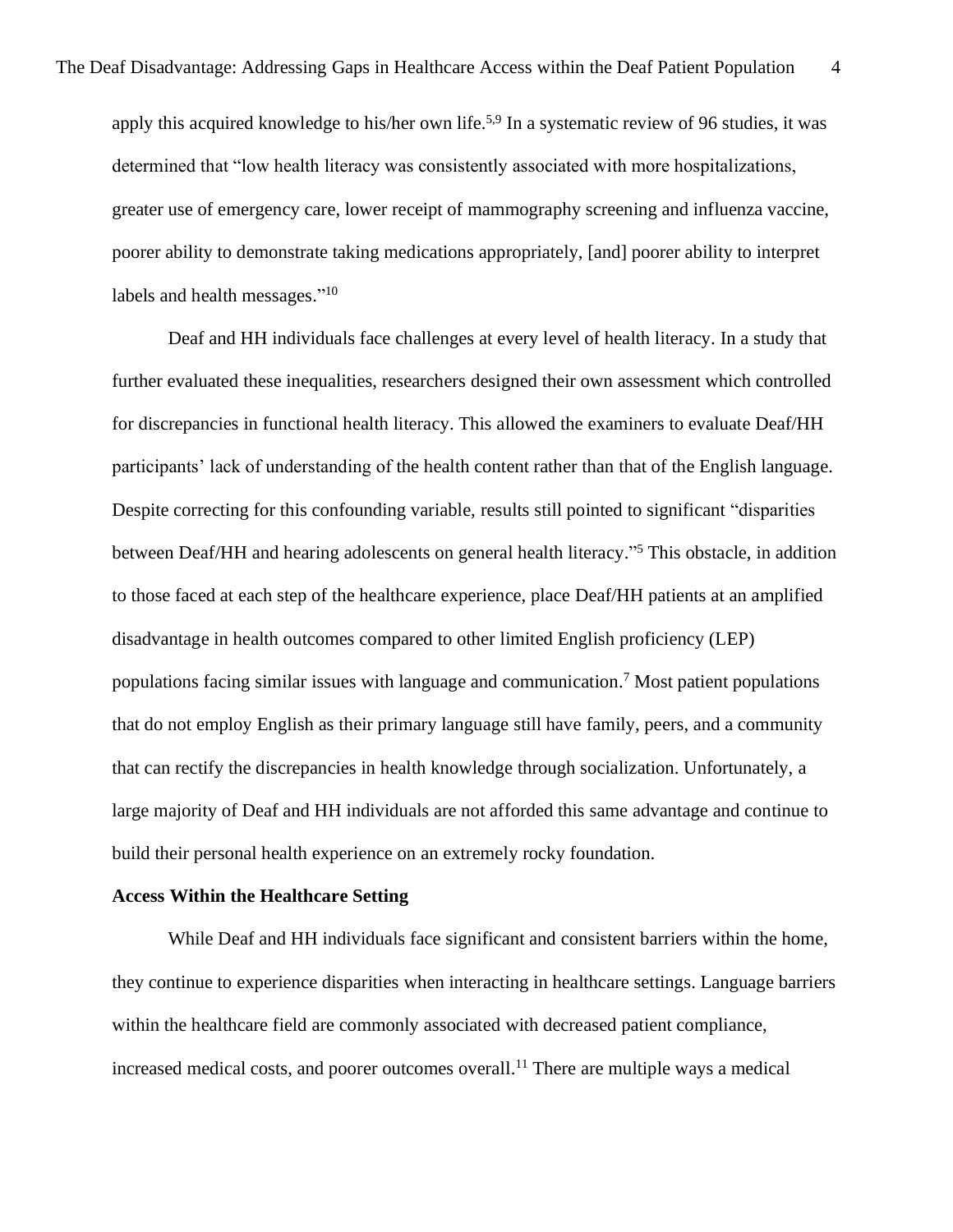professional can address the communication barriers presented when interacting with a Deaf or HH patient: in-person interpreting, ad hoc interpreting, VRI, written conversation, or lipreading. Each of these options has its unique limitations that are dependent upon the setting and scenario.

According to most Deaf/HH patients, in-person interpreting is the preferred modality to bridge the communication gap. <sup>12</sup> However, depending on the setting and availability, this is not always a viable option. In a study that evaluated 108 complaints regarding healthcare interpreting services for the Deaf/HH community, approximately half of the patients were informed the day of their appointment of there being no interpreter available while 28.7% were paired with an interpreter that was not adequately qualified.<sup>13</sup> These hindrances are amplified in an emergency or urgent setting. Few hospitals have the capacity to employ around-the-clock interpreting services and the ones that do will cater to the largest population of LEP patients in that given area.<sup>11</sup> With all of these factors working against a Deaf/HH patient benefiting from an in-person interpreter, alternative measures must be secured.

Video remote interpreting (VRI) is the best subsequent option for patients within the Deaf and HH population. With its low cost, broad flexibility, and strong professionalism, VRI is the mode of facilitating communication that is extremely favored by healthcare personnel.<sup>14</sup> Nevertheless, this form of interpreting is not without its drawbacks. In a survey of 555 Deaf adults who had used VRI in a healthcare setting within the last year, 59% of participants reported their experience to be unsatisfactory due to multiple aggravating features. <sup>15</sup> One major frustration was regarding technical difficulties which were exasperated by staff unfamiliar with the technology and how to resolve its recurring issues. Another frequent disappointment was with the fluidity of the service. When having to be examined, patients are often required to move around and face varying directions of the room. This consistent repositioning interrupts the flow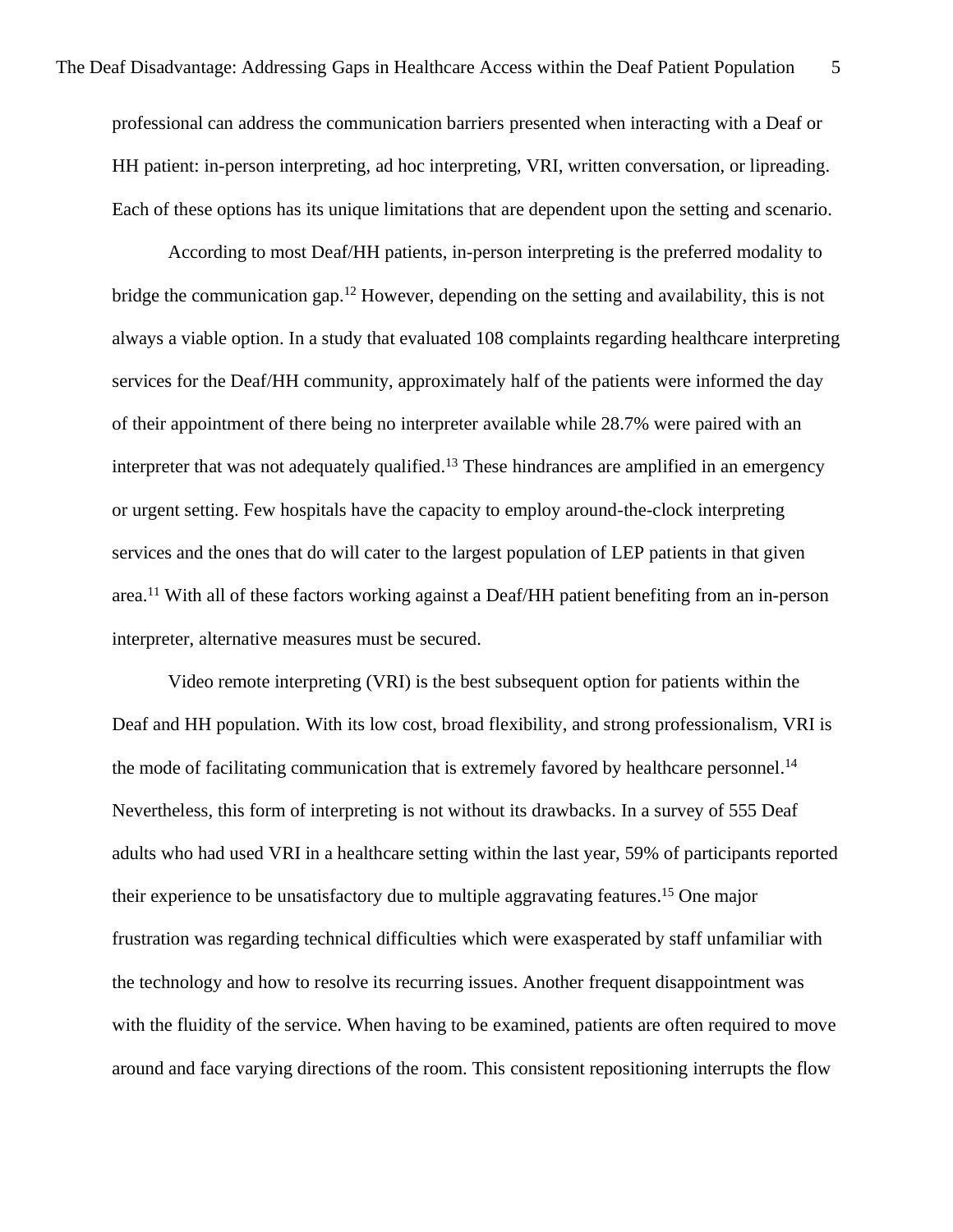of communication occurring between all parties. It lengthens interactions that are dependent on gathering vital health information and ones that are already strained on time. <sup>15</sup> While this service is a viable alternative, it ultimately fails to equalize the hurdles Deaf/HH patients face when attempting to receive adequate healthcare access.

Ad hoc interpreting is the following alternative and refers to the use of individuals who are not professionally trained in medical interpretations, but can function as intermediaries due to their familiarity with the language. These individuals can be healthcare personnel, family members, or friends that facilitate communication between the Deaf/HH patient and his or her provider. Regardless of language fluency, "professional medical interpretation…is a specialized skill…[and] even if the interpretation by non-professional interpreters is linguistically perfect, misleading information still may be transmitted."<sup>11</sup> This is frequently due to the complex nature of medical topics, the tendencies to oversimplify a concept based on one's discretion, and the sensitive nature of personal information that must be provided.<sup>11</sup> Ad hoc interpreting is rarely reliable and is always a liability.

When all preferred methods fail, medical personnel frequently resign to passing written notes or combining lip reading with gestures. The former requires fluency in the written English language and the latter only provides slim access to any conversation given that less than 30 percent of the English language can be discerned from lip reading. <sup>12</sup> American sign language (ASL) is the native language of Deaf and HH individuals. The syntax, grammar, and structure of ASL is entirely different from English with "documented evidence of the nonequivalency of some spoken and signed concepts that may be used in health care assessment."<sup>4</sup> The detriment in using either of these mechanisms starts with a misunderstood interaction and ends at a wrong diagnosis. In a case where a Deaf patient's exaggerated signing was interpreted as "psychosis"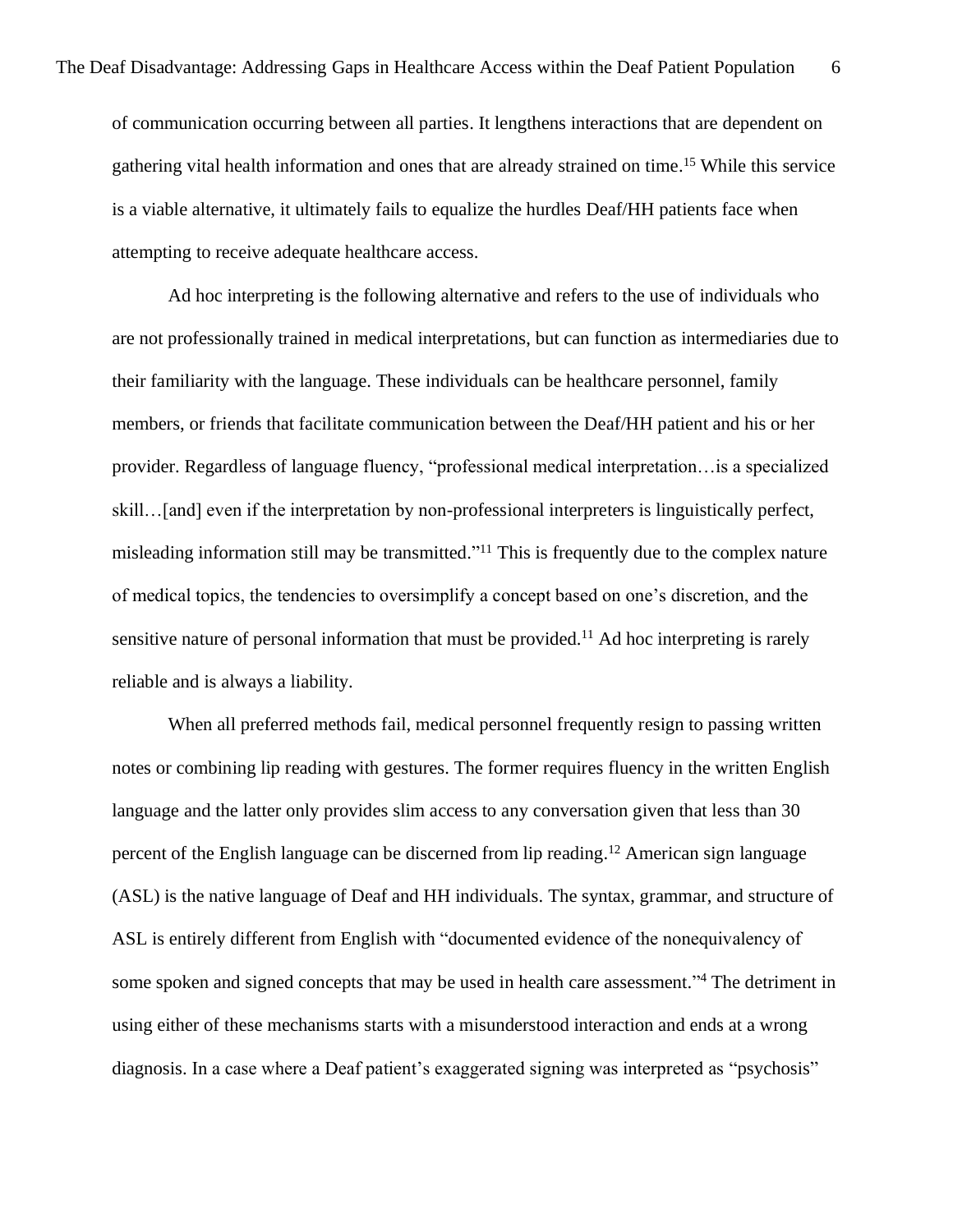and another patient's notes written in ASL grammar were interpreted as "dysfluency", both were admitted for psychiatric observation that did not reveal any evidence of the proposed diagnoses. <sup>16</sup> While these cases did not lead to any further harm, they do highlight the potential dangers that can result from these rudimentary methods.

#### **Educational Materials**

As mentioned previously, ASL is a language all on its own. While it may rely on the same vocabulary as the English language, ASL focuses on emphasizing the main topic of a sentence first and utilizes facial expressions and body movement to exhibit grammar. These differences are among many when comparing ASL and English.<sup>17</sup> Most health resources made available to Deaf/HH patients also include sociocultural metaphors and idioms that are only relevant to the hearing population but do not translate in ASL or to Deaf/HH culture. Finally, many organizations adapt their educational materials to be accessible by merely decreasing the reading level to a lower grade. This surface-level change does not benefit individuals who use ASL for their primary language and who may have little to no English literacy. Hence, these same institutions should not only take reading level into account, but also "ASL usage, Deaf

and fund of information deficits" in order to modify health resources to be truly accessible to the Deaf/HH patient population. <sup>18</sup> This process, which is illustrated in Figure 1, is an exhaustive

sociocultural characteristics,



**Figure 1.** Process of Adapting Health Education Material<sup>18</sup>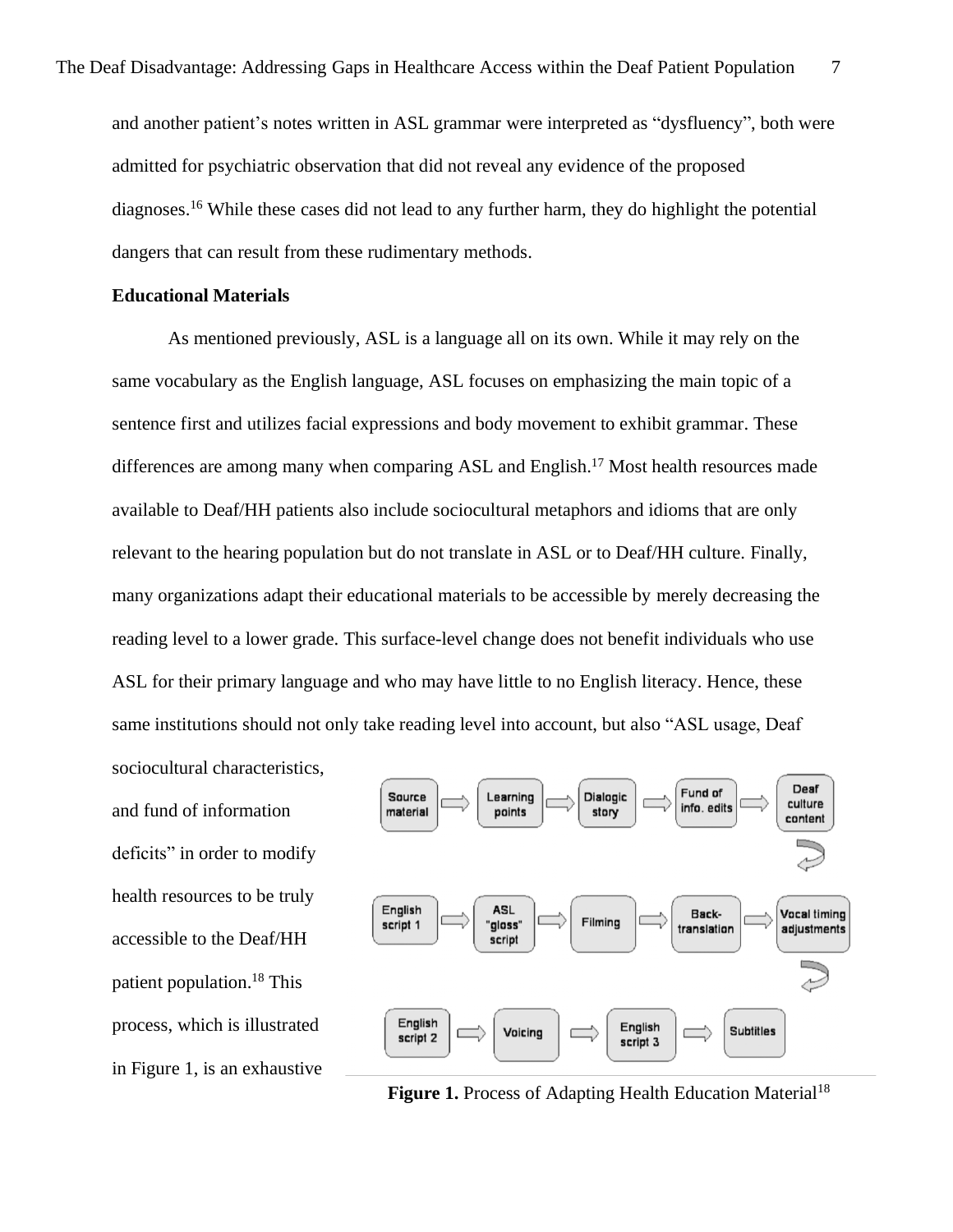In this digital age, it is imperative to utilize any possible advantage that would aid in a Deaf/HH patient's understanding of their health. A new study introduced gaze tracking as a method to determine how Deaf/HH patients interact with online health resources. Because humans are not equipped to process large amounts of visual stimuli all at once, researchers were interested in devising a system that would evaluate how individuals selectively engage with certain health resources. <sup>19</sup> In the future, this system could be an invaluable asset in determining the most optimal way of providing the best access, comprehension, and retention of health resources.

# **Bridging the Gap**

It is apparent that the Deaf and HH patient population face disadvantages and inequalities at each step of attempting to obtain proper health knowledge and care. Starting at home and extending all the way to follow-up health materials and resources, these patients have a great need for improvements in their accessibility to the healthcare field and the information it supplies. Developing outreach events that are catered to the Deaf/HH population helps children living in a predominantly hearing world to socialize with those from the same community regarding topics that will enrich their health literacy.<sup>9</sup> Improving access to interpreters, enhancing the limitations of VRI, and guaranteeing individualized access to communication with healthcare personnel will limit the risks, harms, and deficits that this population faces each time it seeks medical attention. 12,13 Ensuring that healthcare staff is trained on the notion of deafness as a culture rather than a disability is imperative to elevating these patients' interactions with the field of medicine. Finally, making the effort to truly cater health resources and educational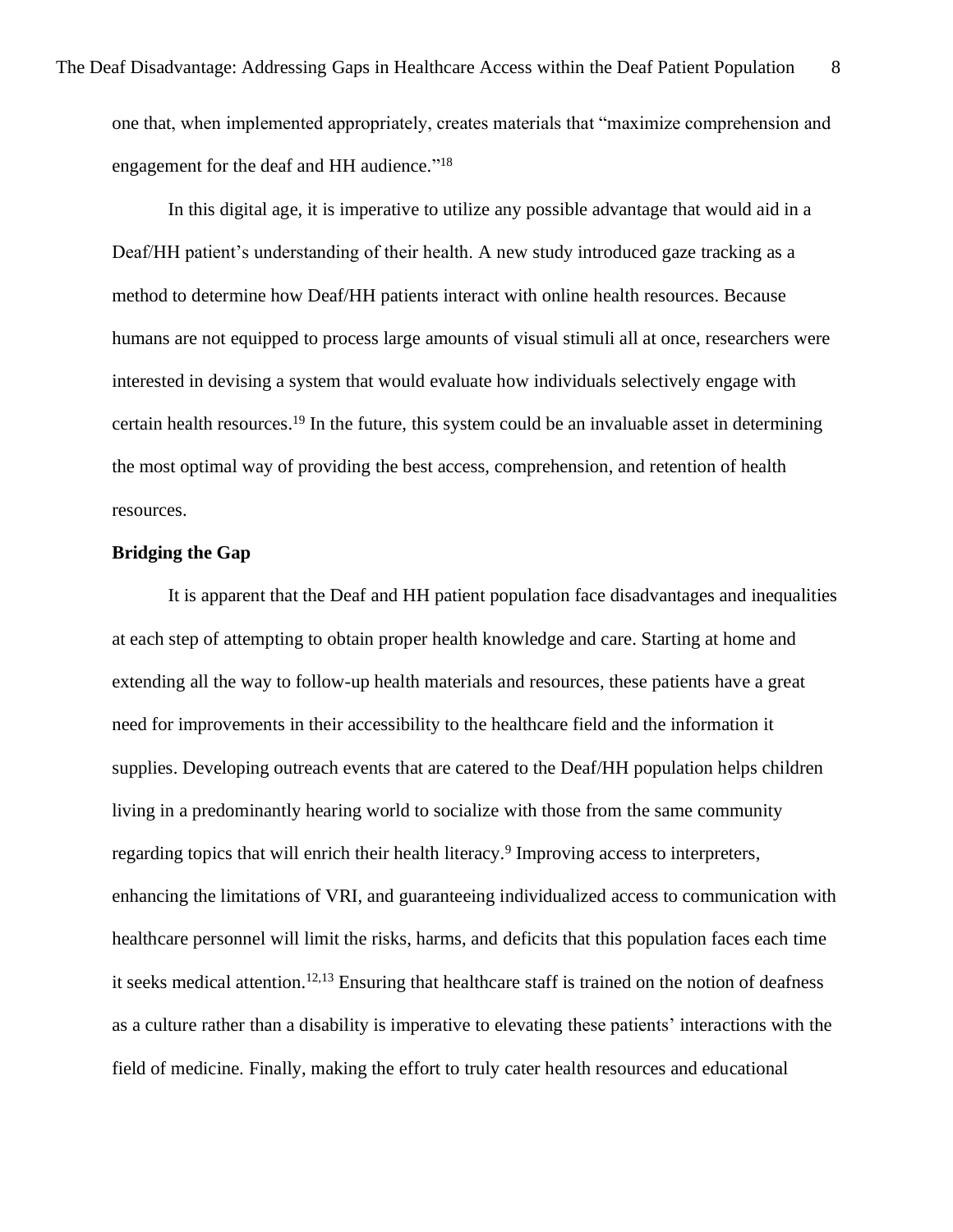materials to the unique sociocultural and linguistic needs of the Deaf/HH population will drastically improve their health outcomes. <sup>3</sup> Each of these considerations has the power to encourage a Deaf child to learn their family's medical history, ensure a HH adult leaves the emergency room and follows up with their cardiologist, teach a patient the proper instruction to take their new medication, and, ultimately, save a life.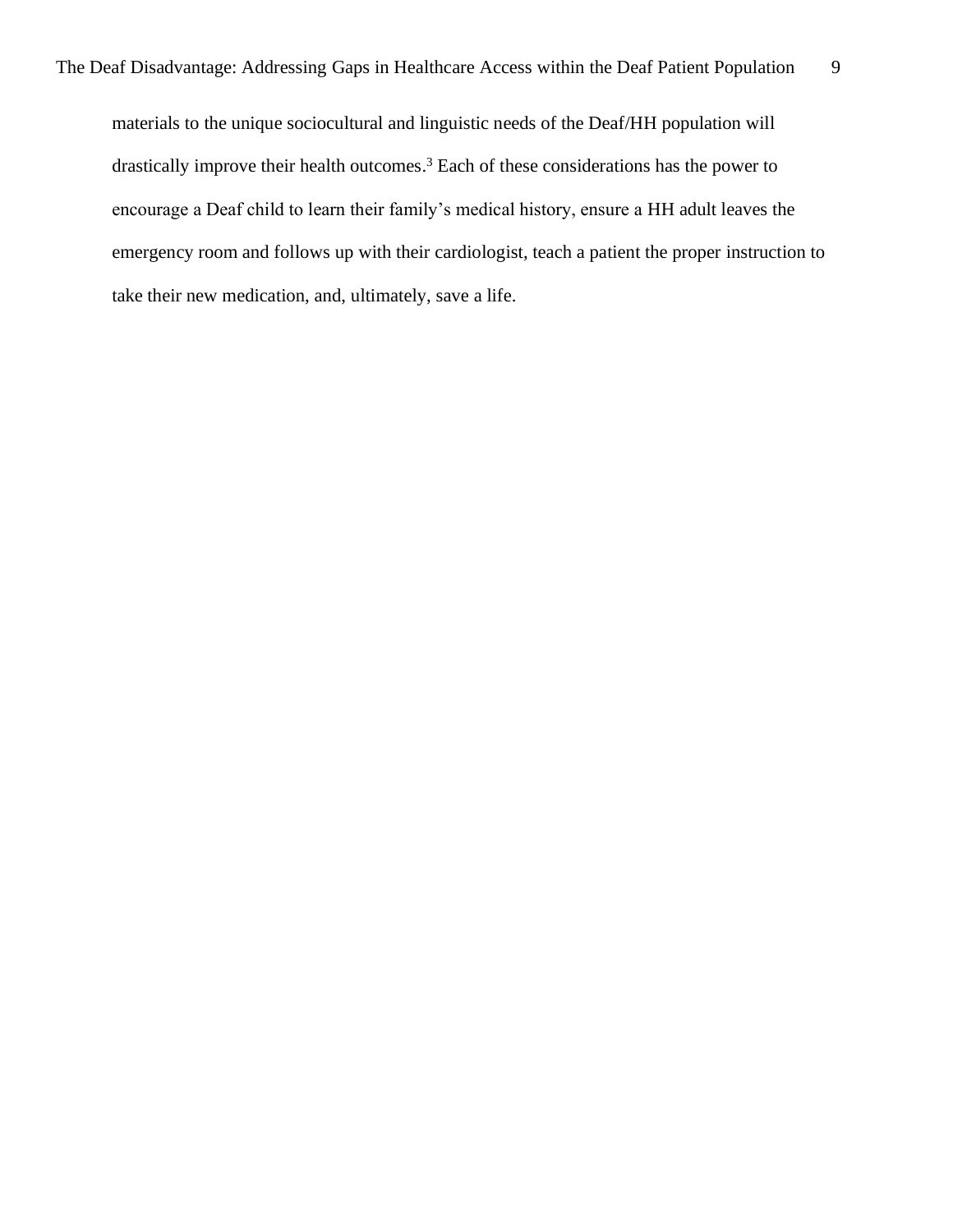#### References

- 1. U.S. National Center for Health Statistics. American Community Survey S1810: Disability Characteristics. *ACS 1-Year Estimates Subject Tables*. Washington, D.C.: U.S. Census Bureau; 2019.
- 2. Mitchell RE. How many deaf people are there in the United States? Estimates from the Survey of Income and Program Participation. *J Deaf Stud Deaf Educ*. 2006;11(1):112-119. doi:10.1093/deafed/enj004
- 3. Naseribooriabadi T, Sadoughi F, Sheikhtaheri A. Barriers and Facilitators of Health Literacy Among D/deaf Individuals: A Review Article. *Iran J Public Health*. 2017;46(11):1465-1474.
- 4. Lesch H, Burcher K, Wharton T, Chapple R, Chapple K. Barriers to healthcare services and supports for signing deaf older adults. *Rehabil Psychol*. 2019;64(2):237-244. doi:10.1037/rep0000252
- 5. Smith SR, Samar VJ. Dimensions of Deaf/Hard-of-Hearing and Hearing Adolescents' Health Literacy and Health Knowledge. *J Health Commun*. 2016;21(sup2):141-154. doi:10.1080/10810730.2016.1179368
- 6. Quick Statistics About Hearing. National Institute of Deafness and Other Communication Disorders. https://www.nidcd.nih.gov/health/statistics/quick-statistics-hearing#4. Published 2021. Accessed January 29, 2022.
- 7. McKee MM, Paasche-Orlow MK, Winters PC, et al. Assessing Health Literacy in Deaf American Sign Language Users. *J Health Commun*. 2015;20 Suppl 2(0 2):92-100. doi:10.1080/10810730.2015.1066468
- 8. Listman JD, Kurz KB. Lived Experience: Deaf Professionals' Stories of Resilience and Risks. *J Deaf Stud Deaf Educ*. 2020;25(2):239-249. doi:10.1093/deafed/enz045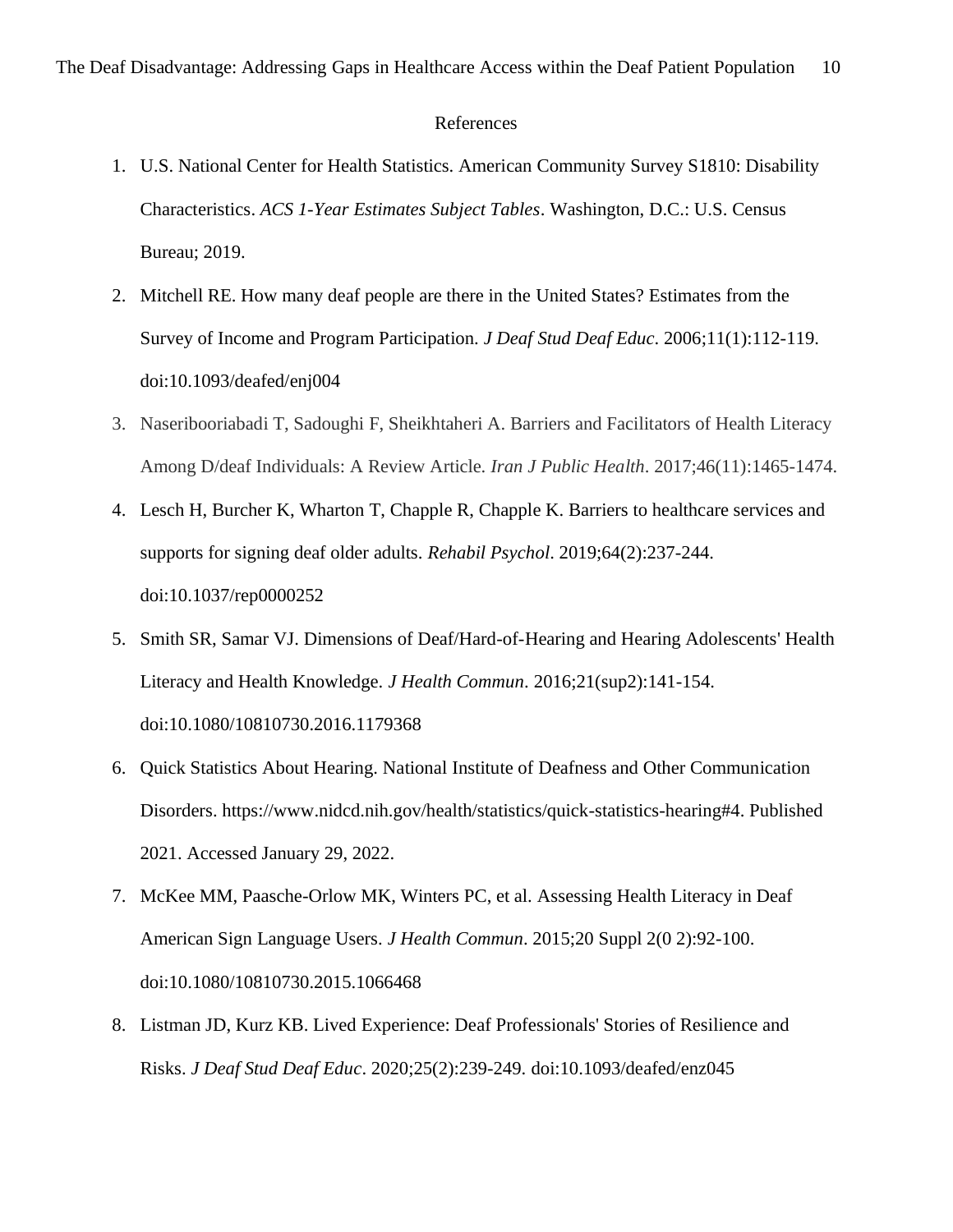- 9. Kushalnagar P, Ryan C, Smith S, Kushalnagar R. Critical health literacy in American deaf college students. *Health Promot Int*. 2018;33(5):827-833. doi:10.1093/heapro/dax022
- 10. Berkman ND, Sheridan SL, Donahue KE, Halpern DJ, Crotty K. Low health literacy and health outcomes: an updated systematic review. *Ann Intern Med*. 2011;155(2):97-107. doi:10.7326/0003-4819-155-2-201107190-00005
- 11. Chan YF, Alagappan K, Rella J, Bentley S, Soto-Greene M, Martin M. Interpreter services in emergency medicine. *J Emerg Med*. 2010;38(2):133-139. doi:10.1016/j.jemermed.2007.09.045
- 12. Brown HL. Using interpreters for Deaf patients and patients with limited English proficiency. *JAAPA*. 2020;33(6):42-45. doi:10.1097/01.JAA.0000662392.70933.c5
- 13. Schniedewind E, Lindsay R, Snow S. Ask and ye shall not receive: Interpreter-related access barriers reported by Deaf users of American sign language. *Disabil Health J*. 2020;13(4):100932. doi:10.1016/j.dhjo.2020.100932
- 14. Yabe M. Healthcare providers' and deaf patients' interpreting preferences for critical care and non-critical care: Video remote interpreting. *Disabil Health J*. 2020;13(2):100870. doi:10.1016/j.dhjo.2019.100870
- 15. Kushalnagar P, Paludneviciene R, Kushalnagar R. Video Remote Interpreting Technology in Health Care: Cross-Sectional Study of Deaf Patients' Experiences. *JMIR Rehabil Assist Technol*. 2019;6(1):e13233. Published 2019 Mar 11. doi:10.2196/13233
- 16. Anglemyer E, Crespi C. Misinterpretation of Psychiatric Illness in Deaf Patients: Two Case Reports. *Case Rep Psychiatry*. 2018;2018:3285153. Published 2018 Jun 7. doi:10.1155/2018/3285153